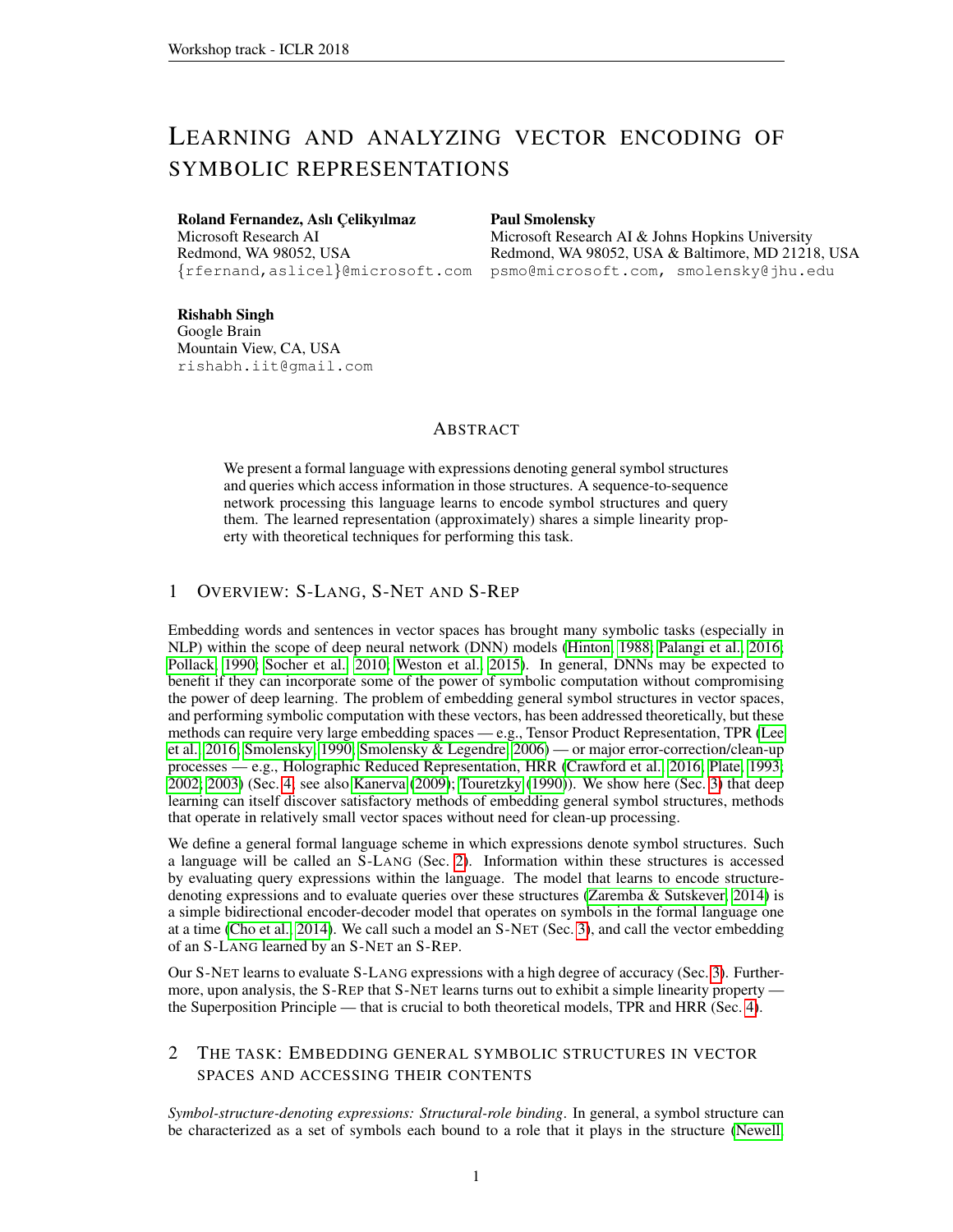| Expression                                    | Value                                                              | Type                   |
|-----------------------------------------------|--------------------------------------------------------------------|------------------------|
| as:U                                          | as:U                                                               | binding                |
| qf: N ? N                                     | qf                                                                 | unbind                 |
| af:N?X                                        | \$                                                                 | unbind (not found)     |
| $(\verb"ao:N & ax:F & wh:A ? F):K"$           | ax:K                                                               | 3-bind, unbind, rebind |
| $(((sf:W \& fr:V):N):R):R):Y ? Y ? R ? R ? N$ | $\texttt{sf} \colon \mathtt{W} \And \texttt{fr} \colon \mathtt{V}$ | 4-nested, unbind       |

<span id="page-1-3"></span>Table 1: Example input/output pairs of the S-NET model

<span id="page-1-4"></span>Table 2: Performance and hyperparameters of the trained S-NET model

|            |  |                   | Accu- Test per- Train Mini- Batch Hidden Drop- Learn- Optim- Attention;<br>racy plexity loss batches size dimension out ingrate izer Beam |     |                 |  |
|------------|--|-------------------|-------------------------------------------------------------------------------------------------------------------------------------------|-----|-----------------|--|
| 96.16 1.02 |  | 0.187 54K 128 128 |                                                                                                                                           | 0.2 | 0.001 Adam None |  |

[1980,](#page-3-16) 141). The method is applicable to any type of symbol structure, but we focus on binary trees here. The simple binary tree  $\mathcal{T} = [\mathsf{a} \, [\mathsf{b} \, \mathsf{c}]]$  consists of the symbols  $\mathsf{a}, \mathsf{b}, \mathsf{c}$  respectively bound to the roles  $R_0$ ,  $R_{01}$ ,  $R_{11}$ , where  $R_{01}$  is the role of left-child ('0') of right-child ('1') of root, etc. Symbolic structural roles are typically recursive. The recursive character of binary tree roles can be seen by viewing  $R_{01}$  as the symbol  $R_0$  bound to the role  $R_1$ . In the simple formal language we develop here, S-LANG, the tree  $\mathcal T$  will be denoted by the expression a:L & b:L:R & c:R:R, where L, R respectively abbreviate the roles  $R_0$ ,  $R_1$ . The grammar of S-LANG is shown in Fig. [1.](#page-1-2)

```
::= \langle \text{nil}\rangle | \langle \text{filler-id}\rangle | \langle \text{binding}\rangle | \langle \text{unbinding}\rangle | \langle \text{superimpose}\rangle | \langle \text{exp}\rangle )
<exn>
<binding>
                   ::= <exp> : <role-id>
<unbinding>
                  ::= <exp> ? <role-id> [ ? <role-id> ...]
<superimpose> ::= <exp> & <exp>
                  ::= <id that starts with lowercase letter>
<filler-id>
<role-id>
                   ::= <id that starts with uppercase letter>
\langlenil\rangle: := $
```
<span id="page-1-2"></span>Figure 1: Grammar of S-LANG: expressions denoting symbol structures and access queries.

*Query-denoting expressions: Structural-role unbinding*. A minimal requirement for a vector embedding a symbol structure is that it be possible to extract, with vector computation, the (embedding of) the symbol that is bound to any specified role. In S-LANG (see Fig. [1\)](#page-1-2), the query denoted ? S asks for the structure (possibly a single symbol), bound to the role denoted S; this is role-unbinding. Thus the expression a: L & b:L:R & c:R:R ? L asks for the structure filling the role L in  $\mathcal{T}$ , i.e., the structure forming the left child of the root, which in  $\mathcal T$  happens to be a single symbol, a. Similarly, the expression  $a: L \& b: L: R \& c: R: R? L: R$  asks for the left child of the right child of the root, and so has the value b. Afn S-LANG query can return a structure rather than a single symbol. The expression  $a: L \& b: L: R \& c: R: R$ ? R asks for the right child of the root of T, which is the structure b:L & c:R, denoting  $\mathcal{T}$ 's right sub-tree, [b c].

*Expressions combining querying and structure-building*. The general expression in S-LANG allows structure that is returned by queries to be used to build new structures. Table [1](#page-1-3) provides examples of expressions correctly evaluated by S-NET.

## <span id="page-1-1"></span>3 THE S-NET MODEL AND EXPERIMENTAL RESULTS

S-NET is a standard bidirectional encoder-decoder network where the output of the bidirectional LSTM encoder is the S-REP embedding of the input S-LANG expression. The S-REP vector is then fed as input to an LSTM decoder. Some implementation details are given in Table [2,](#page-1-4) which also gives the results of training S-NET on randomly-selected input/output pairs.

### <span id="page-1-0"></span>4 ANALYSIS OF S-REP: THE SUPERPOSITION PRINCIPLE

*The Superposition Principle in theoretical structure-embedding schemes*. Theoretical solutions to performing the task defined in Sec. [2](#page-0-0) were proposed in the previous generation of neural network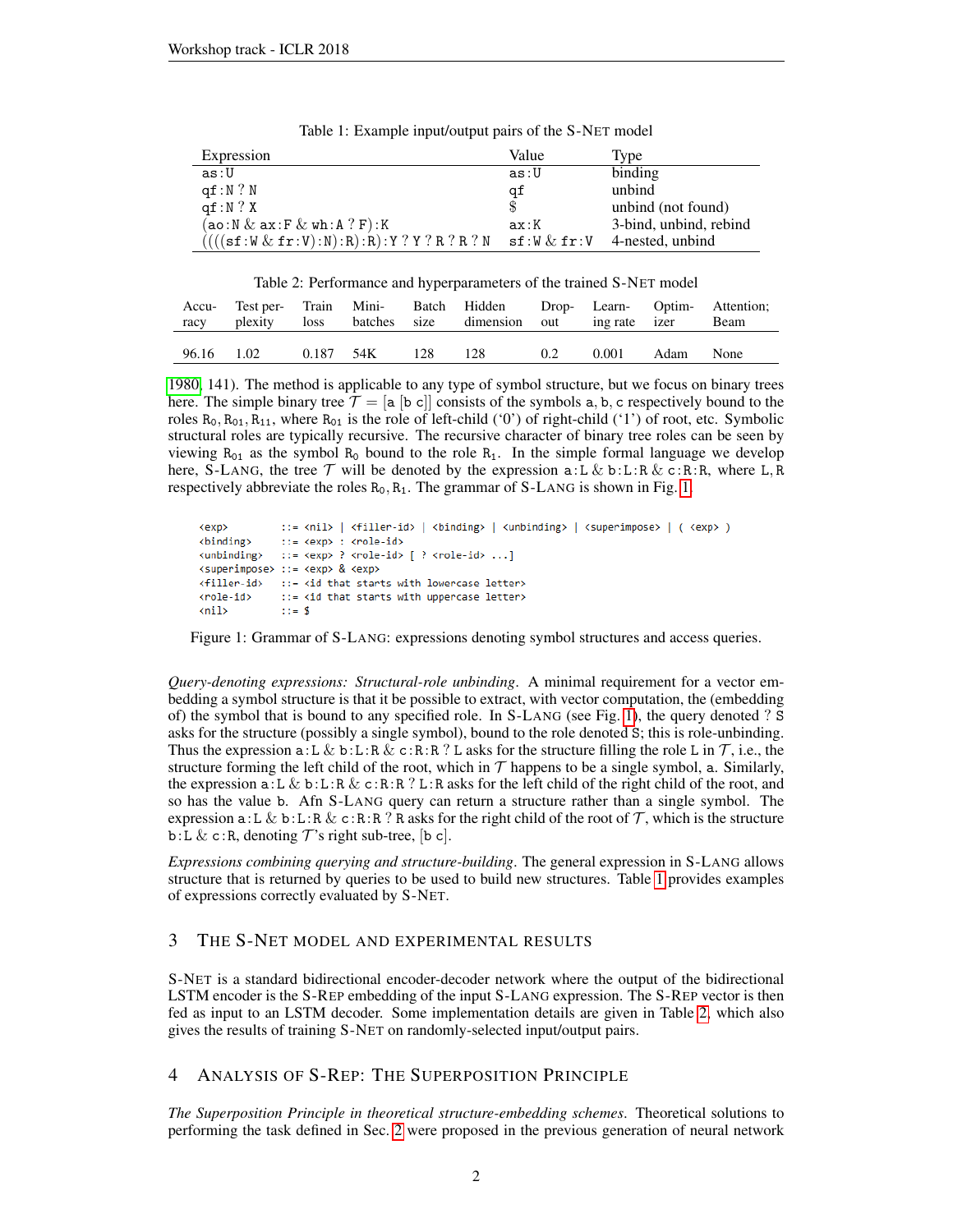modeling. Two general solutions, TPR and HRR, were introduced in Sec. [1.](#page-0-1) The TPR embedding of a symbol structure S with symbols  $\{s_k\}$  respectively bound to roles  $\{r_k\}$  is  $\text{TPR}(\mathcal{S}) \equiv \sum_k s_k \otimes r_k$ , where  $\otimes$  denotes the tensor (generalized outer) product and  $\{s_k\}$  and  $\{r_k\}$  are embeddings of the symbols and roles, with respective dimensions  $\sigma$  and  $\rho$ ; the dimension of the TPR itself is then  $\sigma\rho$ .

If the role-embedding vectors  $\{r_k\}$  are linearly independent, when collected together they form an invertible matrix **R**; the rows of  $\mathbf{R}^{-1}$  are the "unbinding" vectors  $\{\mathbf{u_k}\}\colon \mathbf{r_k} \cdot \mathbf{u_j} = \delta_{kj}$  so these vectors can be used to unbind the roles in a TPR. The symbol that fills role  $r_k$  in structure S is exactly the symbol  $s_k$  with embedding  $s_k = TPR(S) \cdot u_k$ .

A crucial property of TPR is that the embedding of a structure is the *sum* over embeddings of its symbols. This is TPR's Superposition Principle. This is what enables extraction of symbols from any binding:  $(\sum_k \mathbf{s_k} \otimes \mathbf{r_k}) \cdot \mathbf{u_j} = \sum_k \mathbf{s_k} \otimes (\mathbf{r_k} \cdot \mathbf{u_j}) = \mathbf{s_j}$  since  $\mathbf{r_k} \cdot \mathbf{u_j} = \delta_{kj}$ .

HRRs are essentially contracted TPRs [\(Smolensky & Legendre, 2006,](#page-3-7) 260). The equation defining TPR(S) also defines HRR(S), provided  $\otimes$  is reinterpreted to denote circular convolution: [a  $\otimes$  $\mathbf{b}|_{\mu} = \sum_{\nu} [\mathbf{a}]_{\nu} [\mathbf{b}]_{\mu-\nu}$ . Assuming the elements of the  $\{\mathbf{r}_{k}\}\$ are randomly (typically, normally) distributed, each role-embedding vector  $r_k$  can be used as its own unbinding vector. However the HRR unbinding equation holds only approximately:  $s_k = HRR(S) \cdot u_k +$  noise. This noise must be eliminated by 'clean-up' processes. Note that, like TPR, HRR obeys the Superposition Principle.

*Testing the Superposition Principle in the learned representation*. As a test of whether the Superposition Principle holds of S-REP, let  $v(expr)$  denote the S-REP vector embedding of S-LANG expression expr), and consider expressions containing two symbol/role bindings, such as  $aa: A \& bb:B$ . Then if the Superposition Principle holds, we have  $1$ :

<span id="page-2-1"></span>1.  $[v(aa:A & bb:B) - v(aa:A & cc:C)] - [v(dd:D & bb:B) - v(dd:D & cc:C)] = 0.$  $\overline{P}$   $(1 \pm \sqrt{3} \cdot \overline{N})$   $(1 \pm \sqrt{3} \cdot \overline{N})$   $(1 \pm \sqrt{3} \cdot \overline{N})$   $(1 \pm \sqrt{3} \cdot \overline{N})$ 

<span id="page-2-2"></span>
$$
2.~~\lfloor \mathbf{v}(\mathtt{aa}:\mathtt{A} \ \&\ \mathtt{bb}:\mathtt{B}) - \mathbf{v}(\mathtt{aa}:\mathtt{A} \ \&\ \mathtt{cc}:\mathtt{C}) \rfloor - \lfloor \mathbf{v}(\mathtt{x}\mathtt{x}:\mathtt{X} \ \&\ \mathtt{uu}:\mathtt{U}) - \mathbf{v}(\mathtt{x}\mathtt{x}:\mathtt{X} \ \&\ \mathtt{v}\mathtt{v}:\mathtt{V}) \rfloor \neq \mathbf{0}
$$

We examine the Euclidean length of vectors of the form given on the LHS of Eq. [1,](#page-2-1) which we expect to not be exactly 0, but small — small, for example, relative to the LHS of Eq. [2.](#page-2-2) Fig. [2](#page-2-3) shows that this is true: the AUC = 1.0 to within less than  $10^{-16}$ .



<span id="page-2-3"></span>Figure 2: Distribution of lengths of vectors of the form of the LHS of Eqs. [1](#page-2-1) and [2.](#page-2-2)

# 5 CONCLUSION

A standard bidirectional encoder-decoder model can generate vector embeddings of expressions denoting complex symbol structures and can successfully query the content of such representations. Like theoretical techniques for accomplishing this, the learned representation obeys the Superposition Principle (approximately; at least within the manifold of embeddings of two-binding expressions).

<span id="page-2-0"></span><sup>&</sup>lt;sup>1</sup>The simpler equation **v**( $aa: A \& bb: B$ ) – [**v**( $aa: A$ ) + **bb**: **B**)] = 0 does not hold in S-REP; it appears that the manifolds of one- and two-binding embeddings are distinct. Eq. [1](#page-2-1) stays within the latter. Eq. [1](#page-2-1) is analogous to the famous equation  $[v(king) - v)(man)] - [v(queen) - v(woman)] \approx 0$  [\(Mikolov et al., 2013\)](#page-3-17).